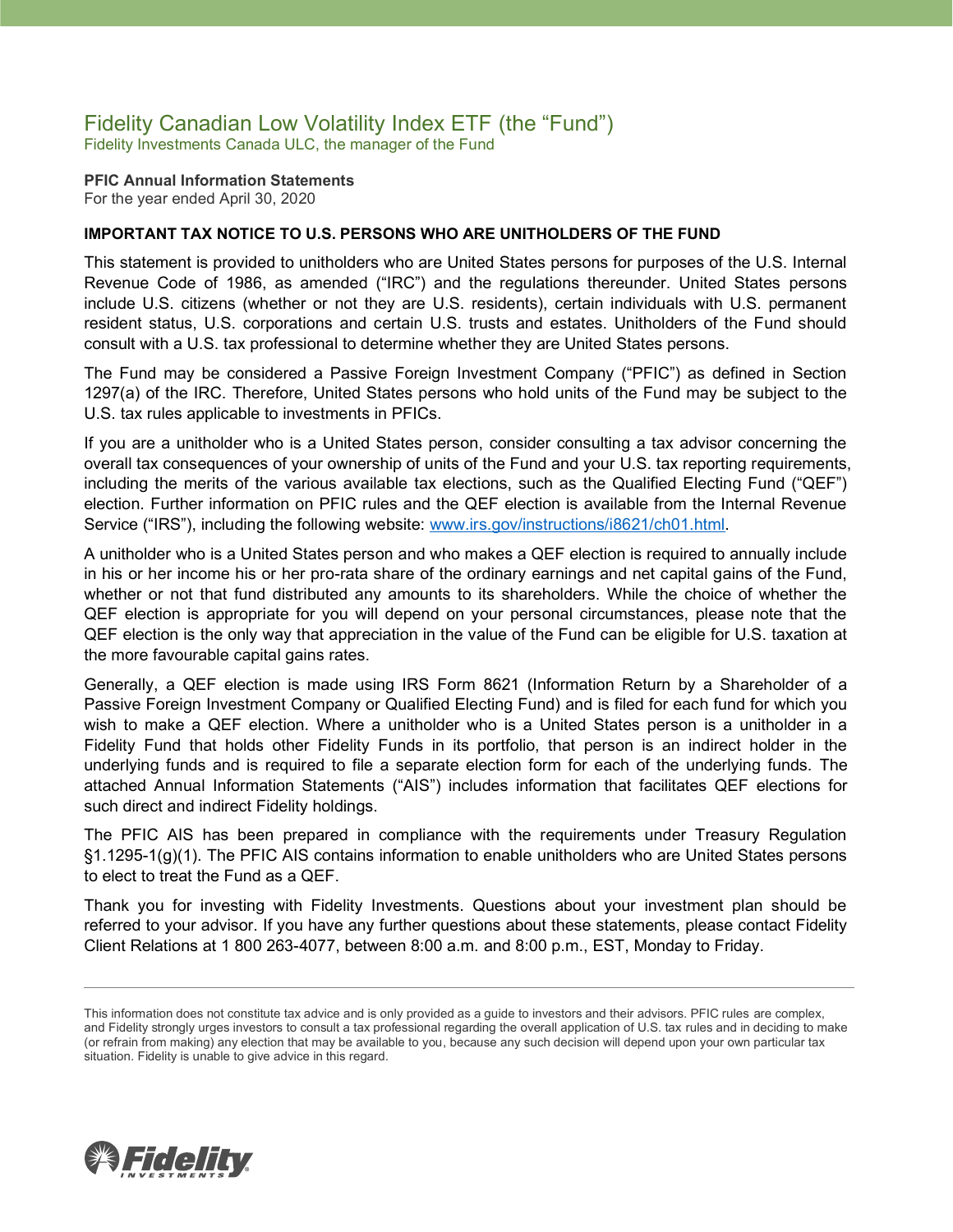## Fidelity Canadian Low Volatility Index ETF

#### **PFIC Annual Information Statements (US\$)**

For the Fund's PFIC taxation year ended April 30, 2020

- 1. This Information Statement applies to the PFIC taxation year of Fidelity Canadian Low Volatility Index ETF (the "Fund") commencing on May 1, 2019 and ending on April 30, 2020.
- 2. The per-unit, per-day amounts of ordinary earnings and net capital gains of the Fund and its lower-tier Fund(s) as applicable, for the period specified in paragraph (1) are provided in the table:

| <b>FIDELITY FUND HELD DIRECTLY</b>                               |                                       | <b>ORDINARY</b><br><b>EARNINGS \$</b> | <b>NET CAPITAL</b><br><b>GAIN \$</b>             |                                              |
|------------------------------------------------------------------|---------------------------------------|---------------------------------------|--------------------------------------------------|----------------------------------------------|
| Fidelity Canadian Low Volatility Index ETF                       |                                       | 0.00537640                            | 0.00000000                                       |                                              |
| <b>FIDELITY LOWER-TIER FUNDS HELD</b><br><b>INDIRECTLY</b>       | <b>ORDINARY</b><br><b>EARNINGS \$</b> | <b>NET CAPITAL</b><br><b>GAIN \$</b>  | <b>FUND'S U.S. TAX</b><br><b>YEAR COMMENCING</b> | <b>FUND'S U.S. TAX</b><br><b>YEAR ENDING</b> |
| <b>Fidelity Canadian Money Market</b><br><b>Investment Trust</b> | 0.00000069                            | 0.00000000                            | May 1, 2019                                      | April 30, 2020                               |

To determine your pro-rata share of the amounts of ordinary earnings and net capital gains of the Fund and each of its lower-tier Fund(s) held directly and indirectly, as applicable, multiply the per-unit per-day amounts indicated above by the number of units of the Fund held and the number of days you held the units during the Fund's PFIC taxation year.

Here is an example to illustrate the calculation using the per-unit, per-day factors.

You own 100 units of Fund A from the period May 1, 2019 through October 31, 2019. You purchased an additional 100 units of Fund A on November 1, 2019. You did not sell any units of the Fund at any time during the year. Fund A has a PFIC taxation year end of April 30, 2020.

The Fund's ordinary earnings were \$0.001 per unit, per day.

Result: Your ordinary earnings for 2020 of the directly held Fund are (\$0.001 \* 183 days \* 100) + (\$0.001 \*181 days $*$  200) = \$54.50

Use the same calculation method in the example above to determine your pro-rata share of the amounts of ordinary earnings and capital gains for any applicable lower-tier Fund(s).